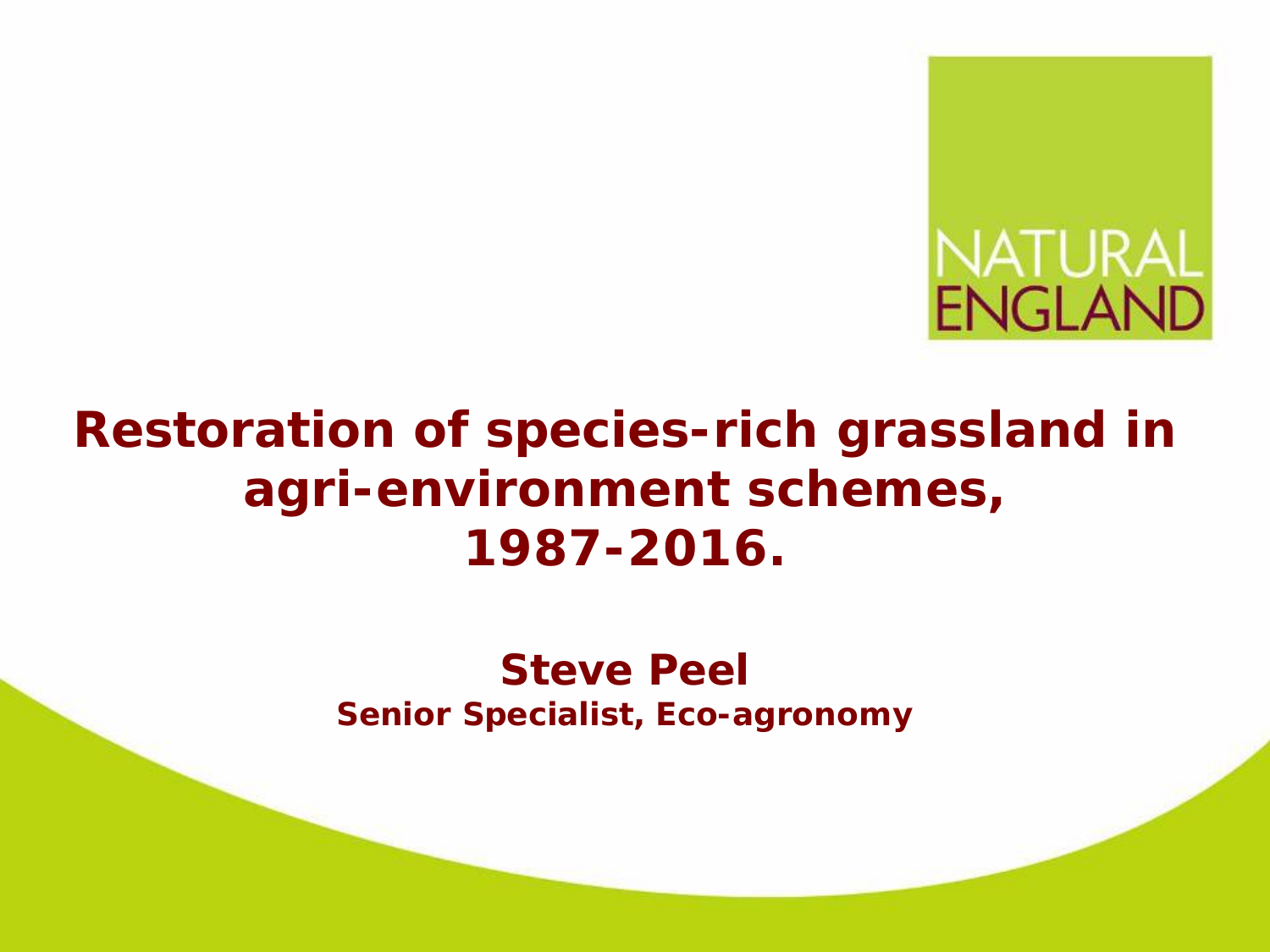

The birth of agri-environment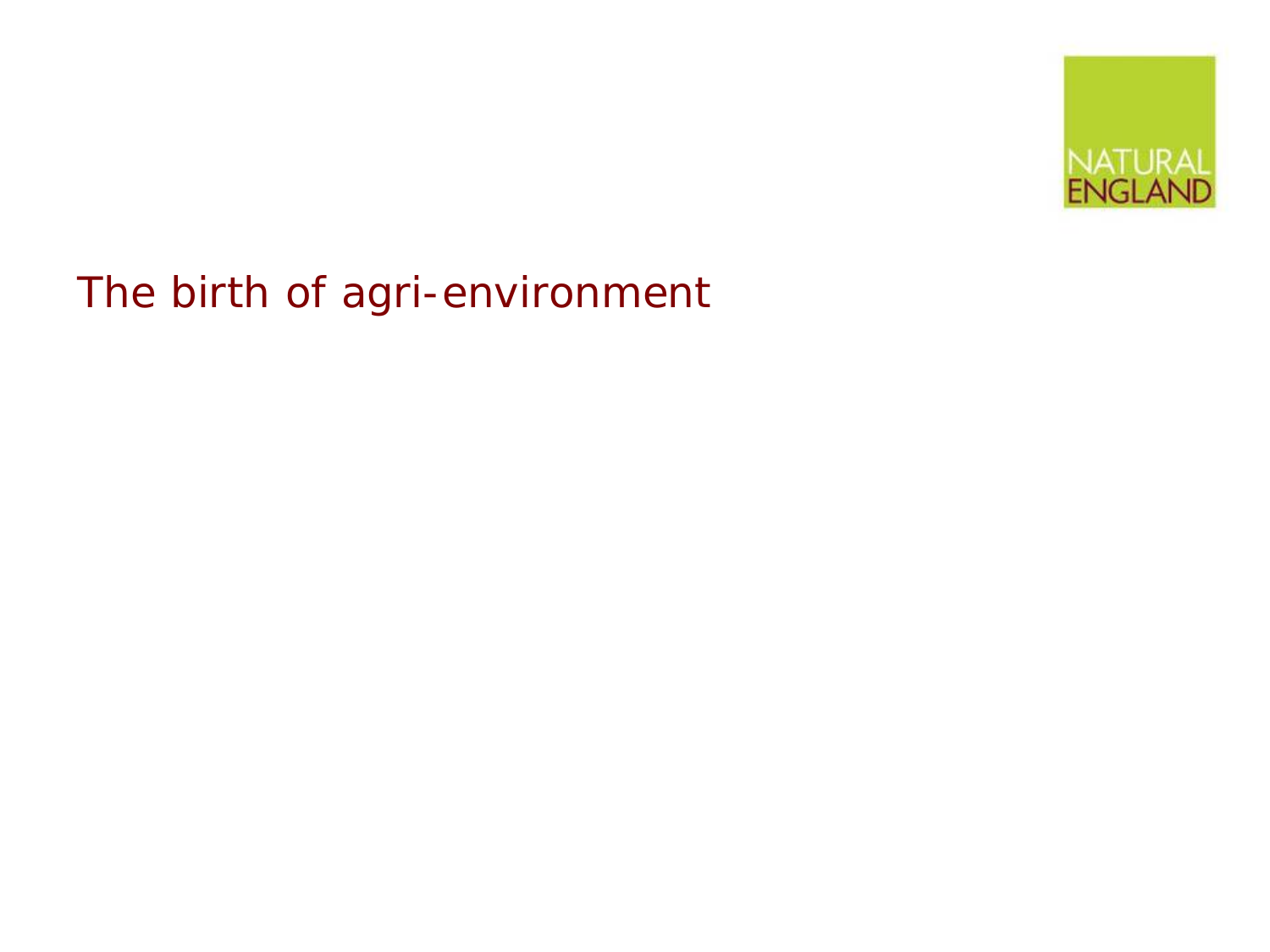



**Farmers** responding to designation of West Sedgemoor SSSI, 1983

Effigies of the conservationists burned by Somerset farmers in 1981. Photo: Roger Hurchine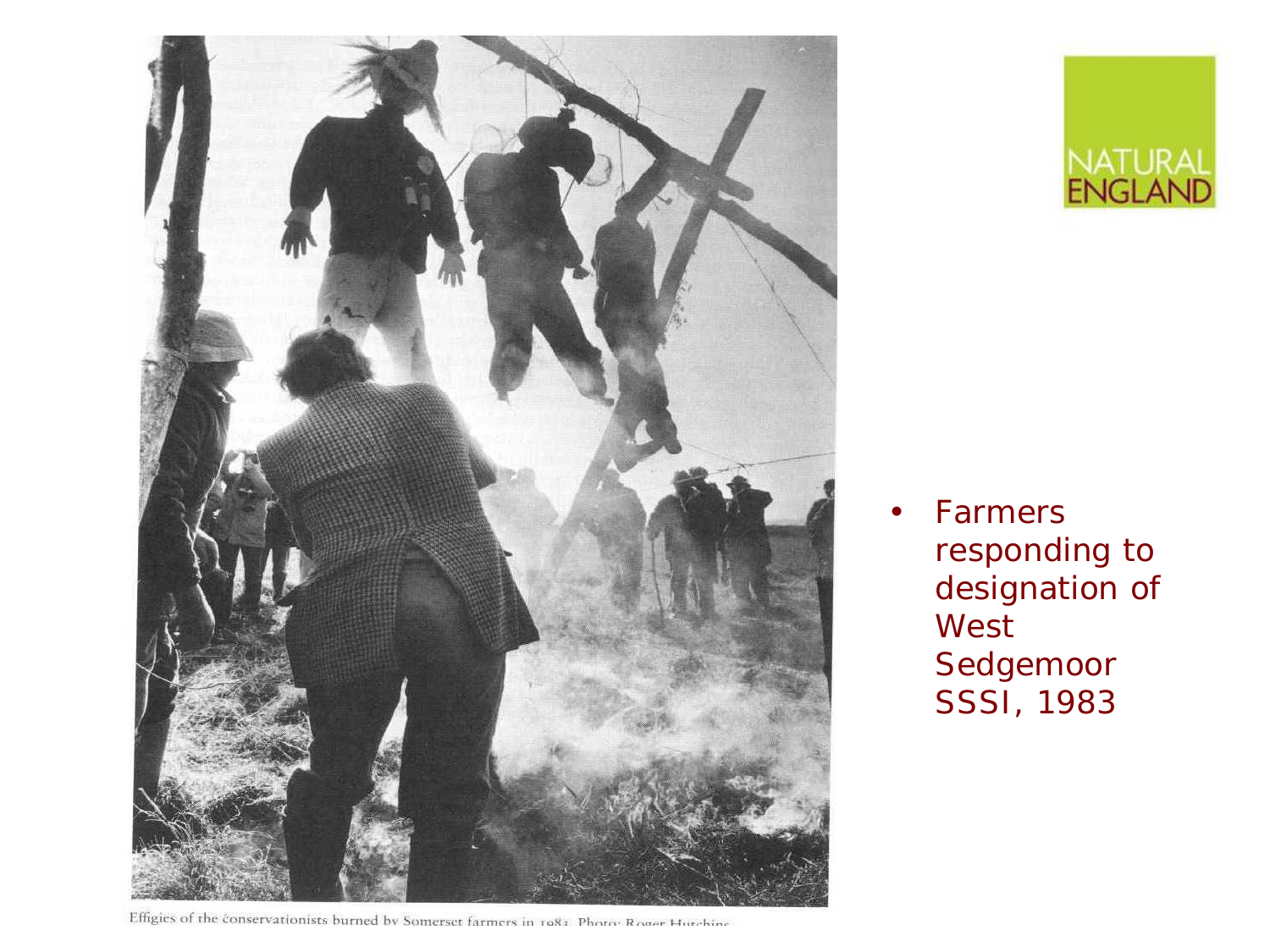# Environmentally Sensitive Areas (ESA) Scheme, 1987



#### **South Downs ESA**

- Tier 1: Permanent grassland on the chalk (£40/ha, £60 from 1997?).
- Aim: To maintain and, where there has been intensification or abandonment, *enhance* the nature conservation interest of calcareous grassland.
- Tier 3: arable reversion to permanent grassland

• Prescriptions: NO fertiliser, lime, herbicide, cutting before specified date.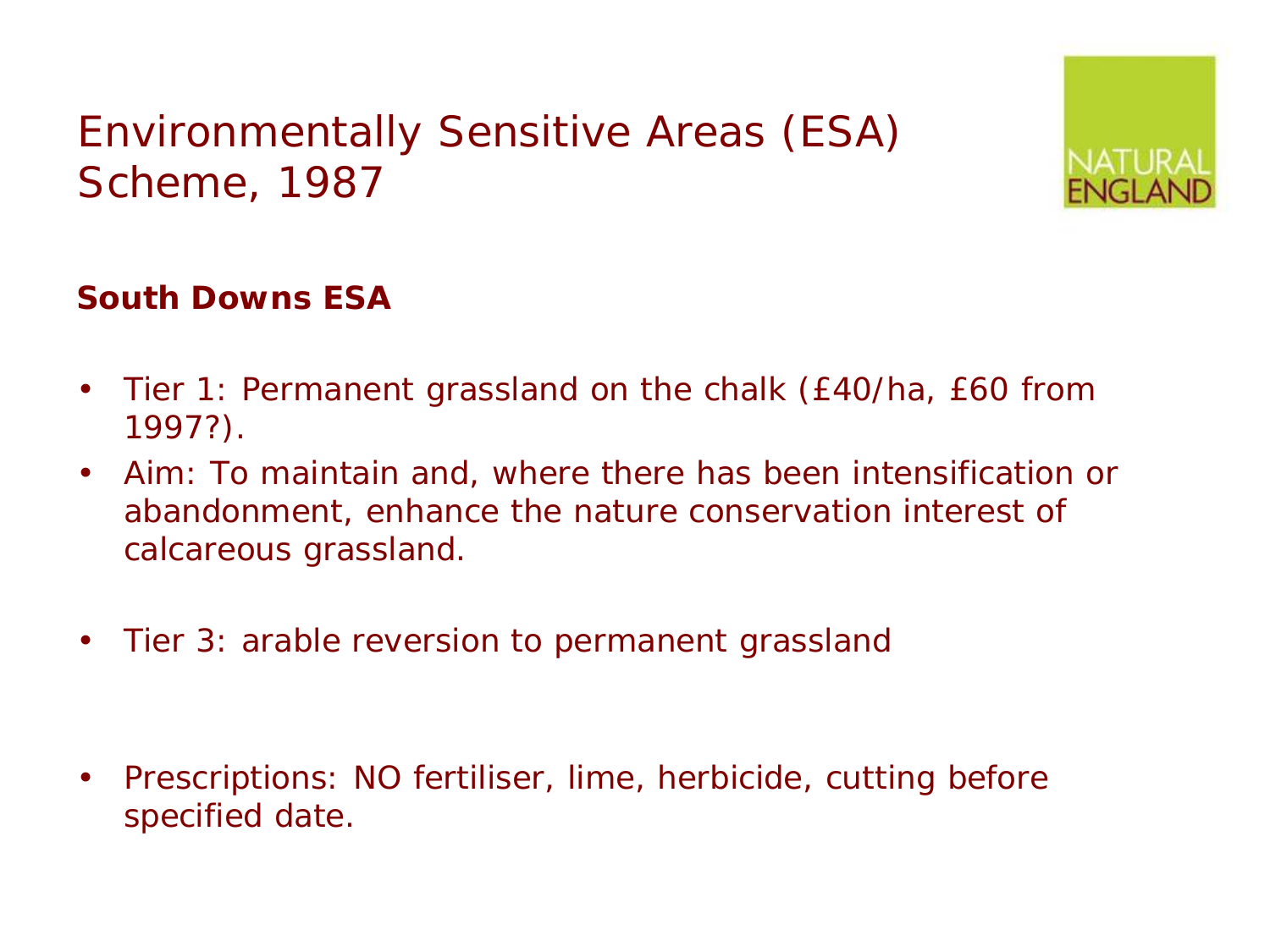# Agri-environment monitoring programme



- Mandatory to monitor schemes
- Budget c. £1m/yr
- **Results for ESAs and CSS:**
- Existing grassland generally maintained but little evidence of enhancement.
- Arable reversion successful for landscape, archaeology, maintaining/re-instating livestock enterprises, possibly extending/ linking sites. Not very successful at creating wildlife habitats.

Monitoring project 2004: Evaluation of Arable Reversion Agreements in CSS and ESAs. (Kirkham, Davis et al, ADAS, 2006) ESA 66 sites, CSS 45 sites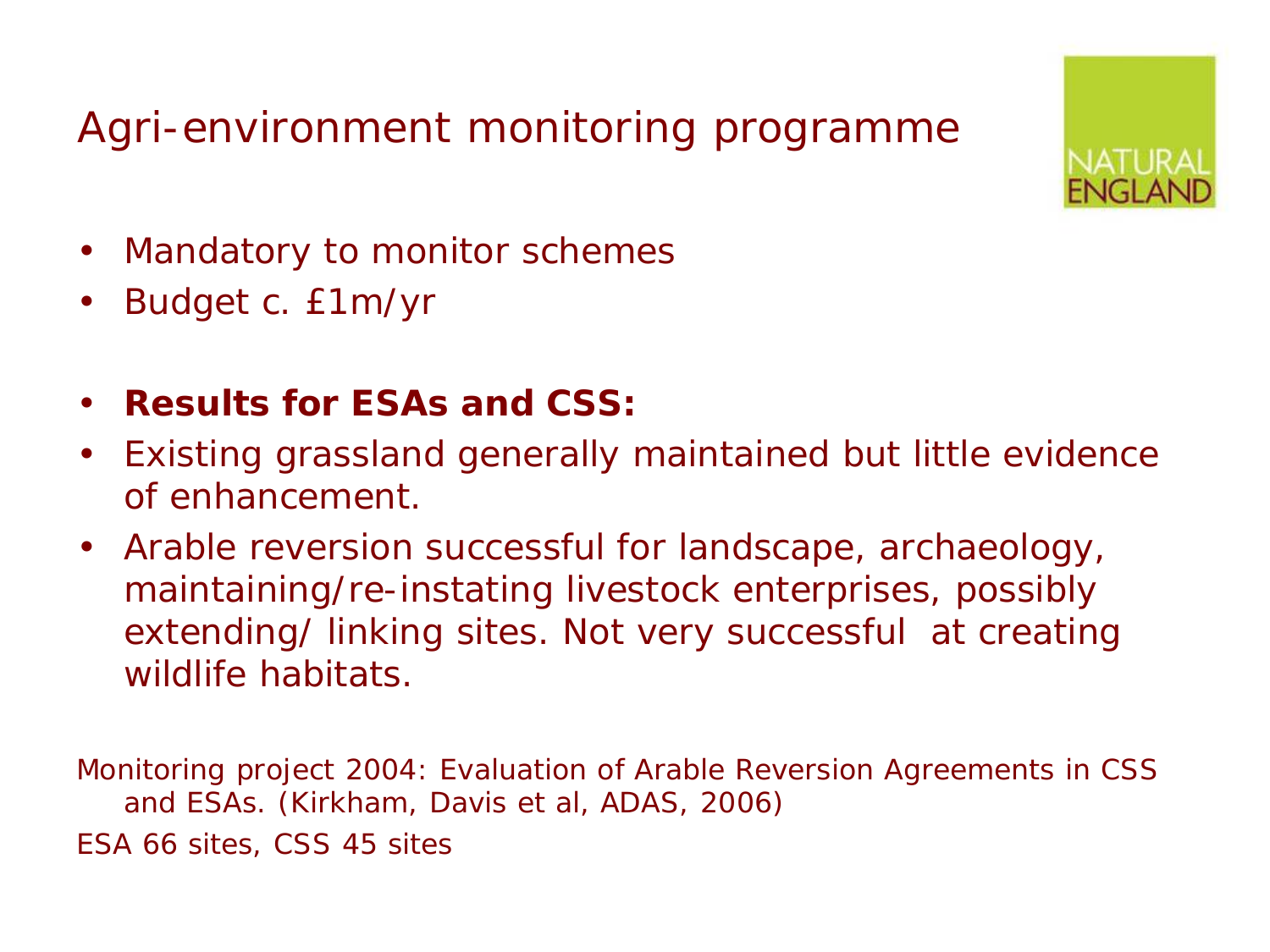## Agri-environment R&D programme



- Established c.1992.
- Ring-fenced budget (c. £2m/yr) until c.2012.
- Funded by MAFF/ Defra but managed by ADAS/FRCA/RDS/Natural England
- Grassland the largest component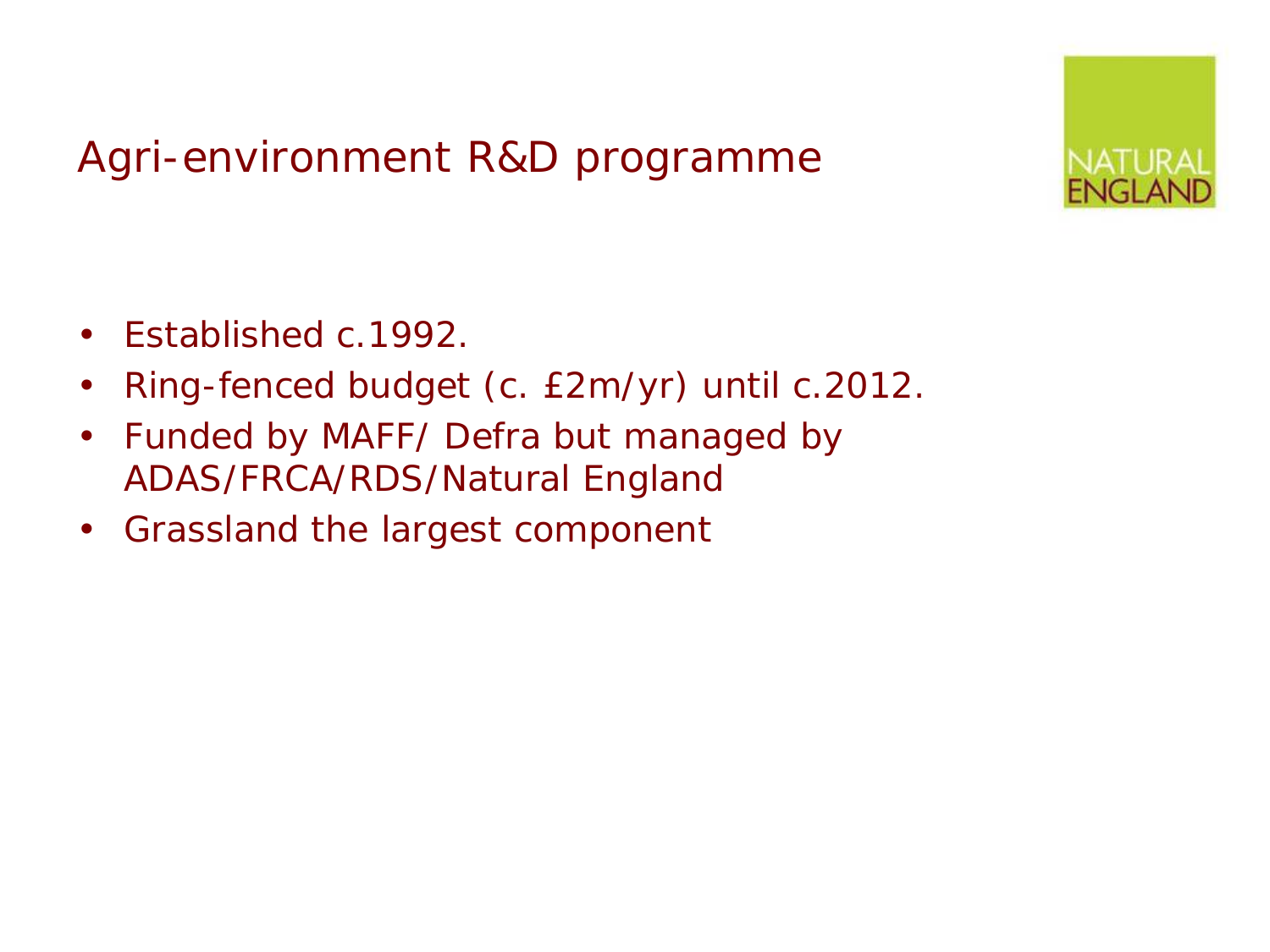# Some key R&D projects



BD1404 Multi-site experiments on restoration of herb-rich grassland - arable reversion

- BD1433 A review of the ecological characteristics of wildflower species in relation to the success of restoration
- BD1459 Techniques to enhance the establishment and persistence of poor-performing species in grassland restoration (Microsites) *£822k* 2007–12.
- BD5101 Improving effectiveness of grassland restoration and creation options: development of a methodology for setting indicators of success and assessing progress ("Milestones of progress") *£240k* 2010-12
- BD1451 Diversification of grassland through the manipulation of plant-soil interactions and the identification of indicators of restorability (DIGFOR). *£668k* 2004-09
- CTE0822: Characterisation of soil structural degradation under grassland and development of measures to ameliorate its impact on biodiversity and other soil functions. *c.£750k* 2008-13
- BD1466 Widescale enhancement of biodiversity: effects on other resources (WEB) *£476k* 2008-11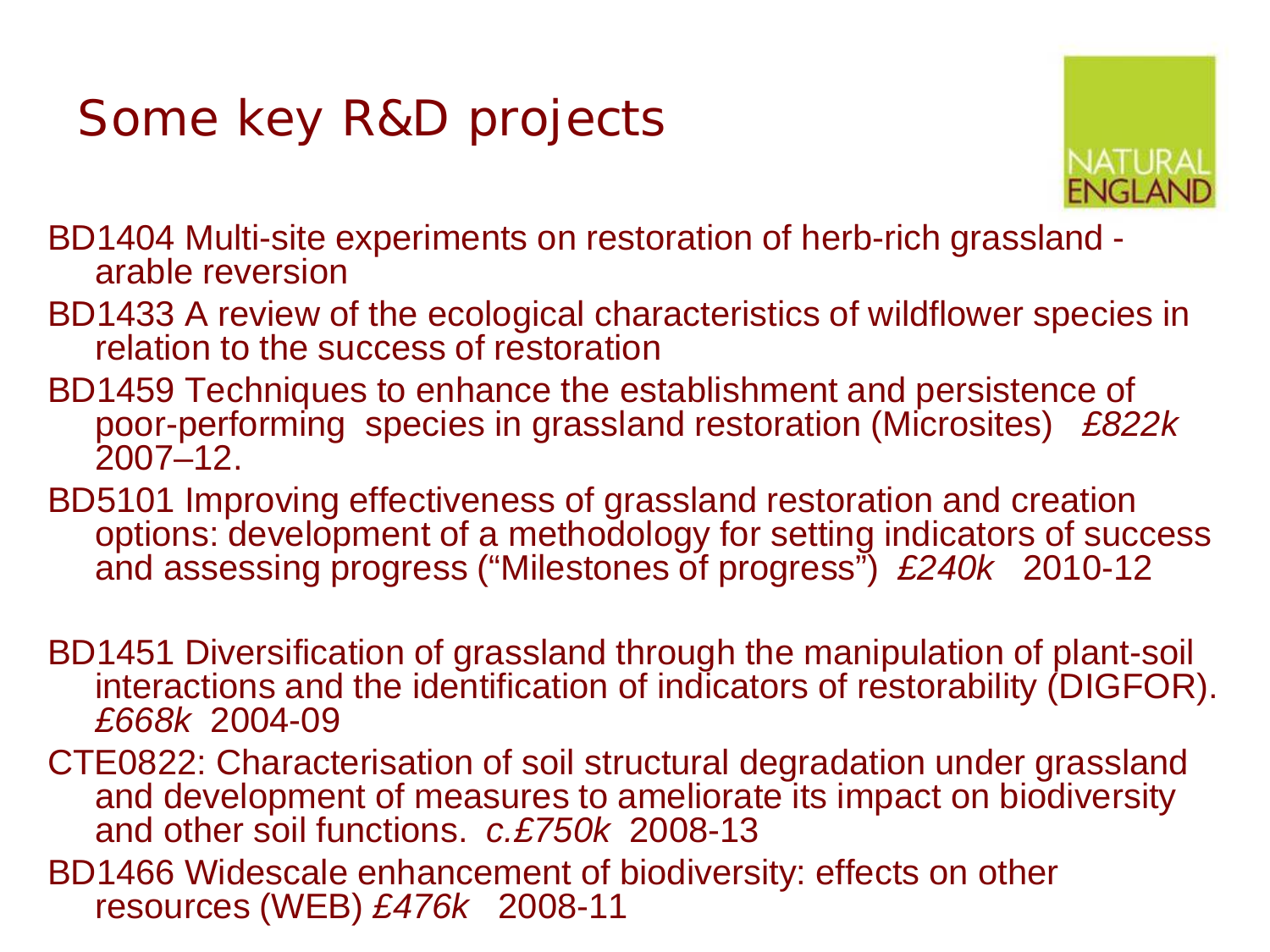# **Monitoring and research findings**



Soil suitability: *Nearly all species-rich grassland*  is found on soil which has a low soil phosphorus *content (extractable P index 0 or 1)* 

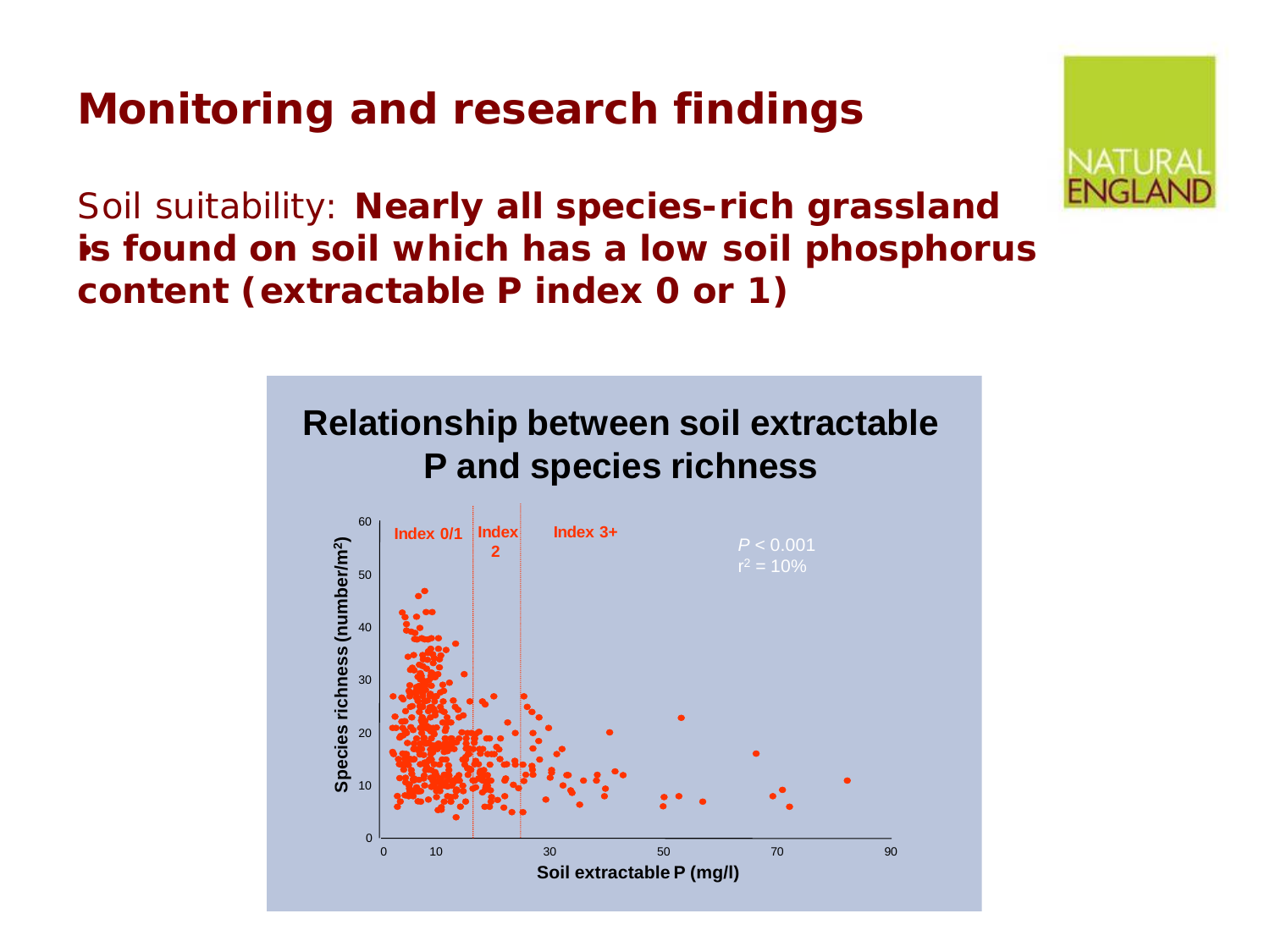Diversification of existing grassland



- *Soils under improved or even semi-improved grassland contain very little viable seed of species characteristic of spp-rich grassland.*
- *Dispersal from adjacent habitat can be very slow.*

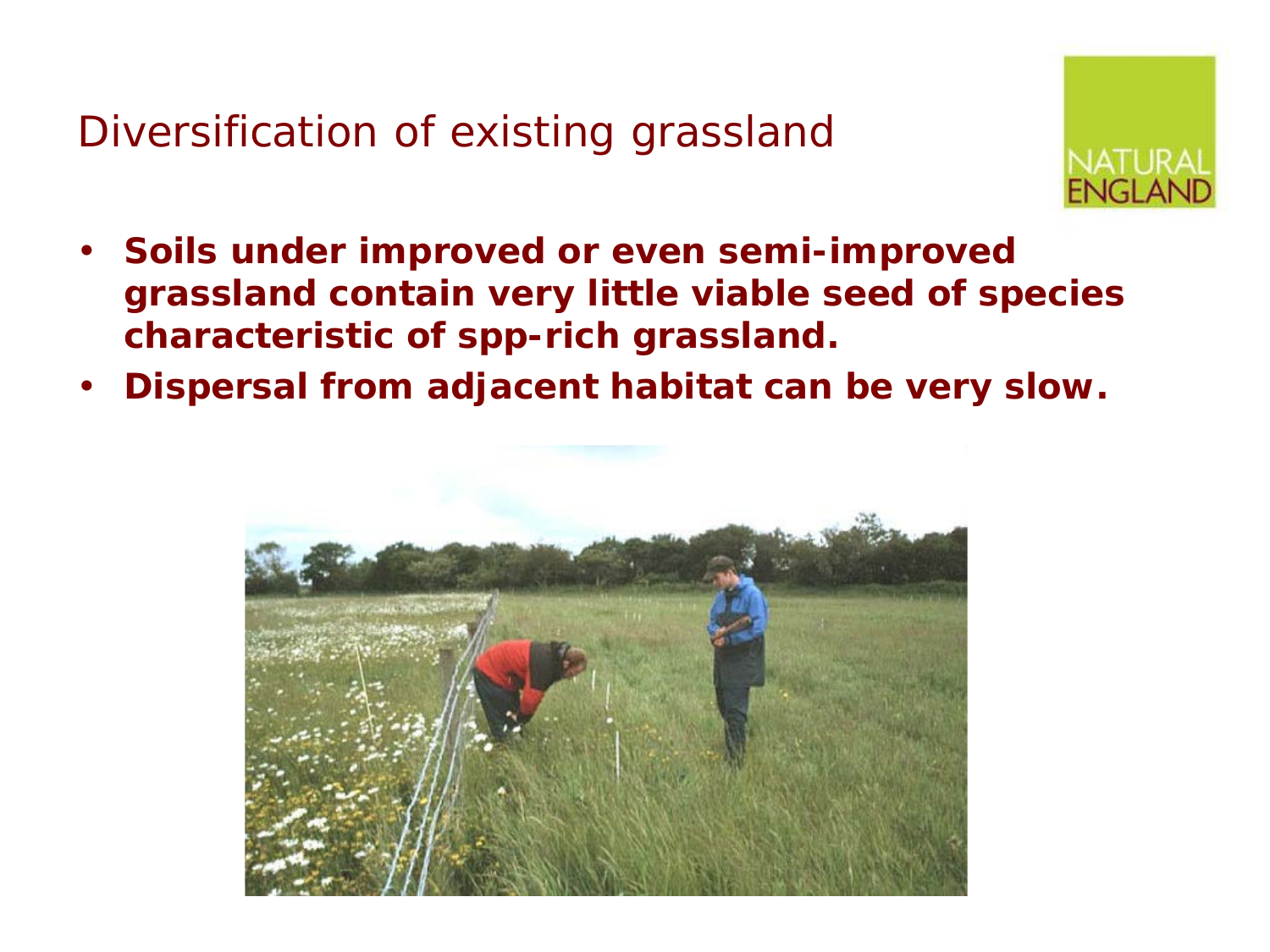Diversification of existing grassland



• *Botanical diversification depends on seed introduction, and the presence of patches of bare ground.*

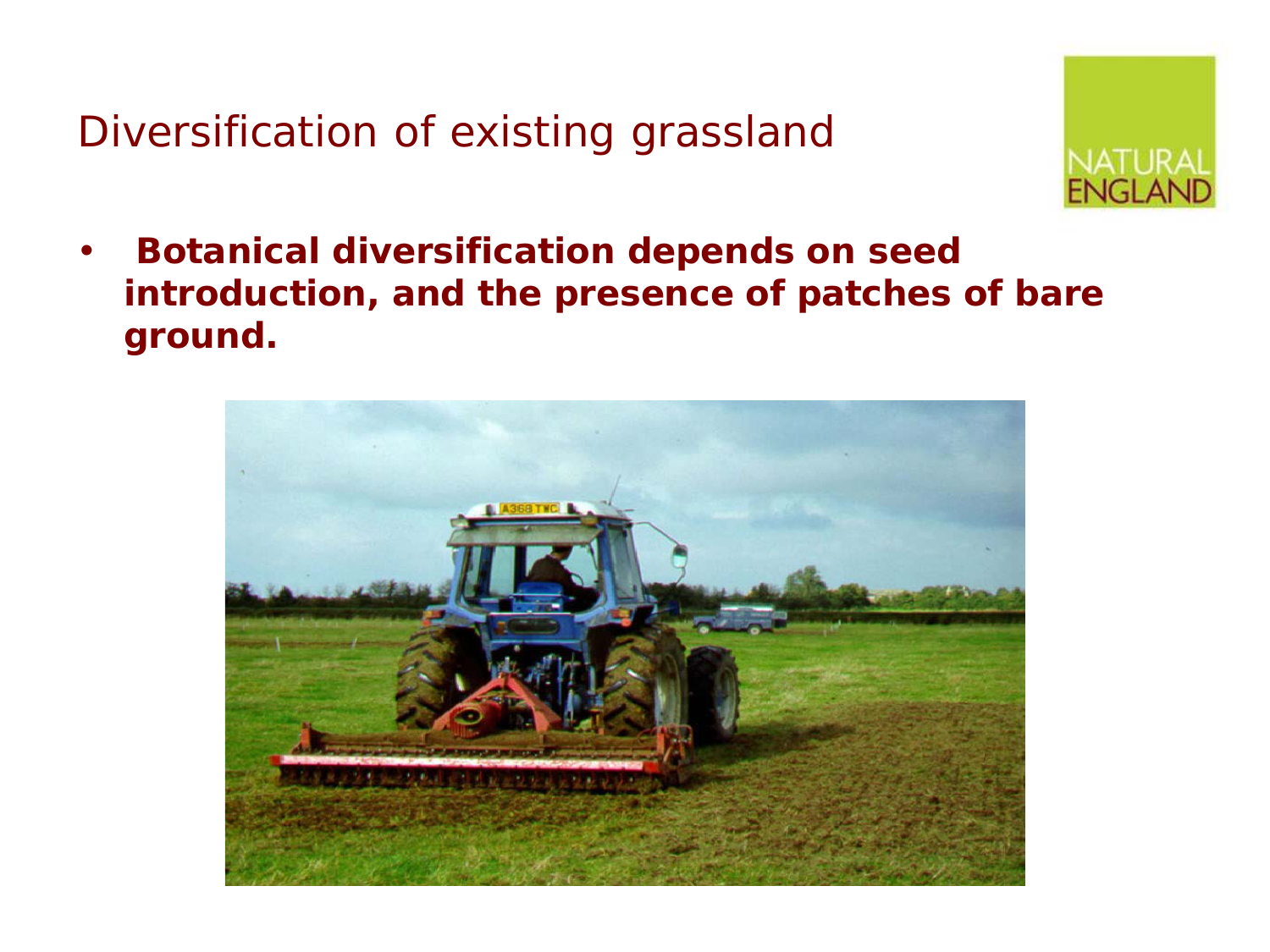# Diversification of existing grassland



- *Diversification may be very slow for a number of years, then a step change occurs.*
- *Introduction of hay-cutting management on a grazed pasture may stimulate such a step-change.*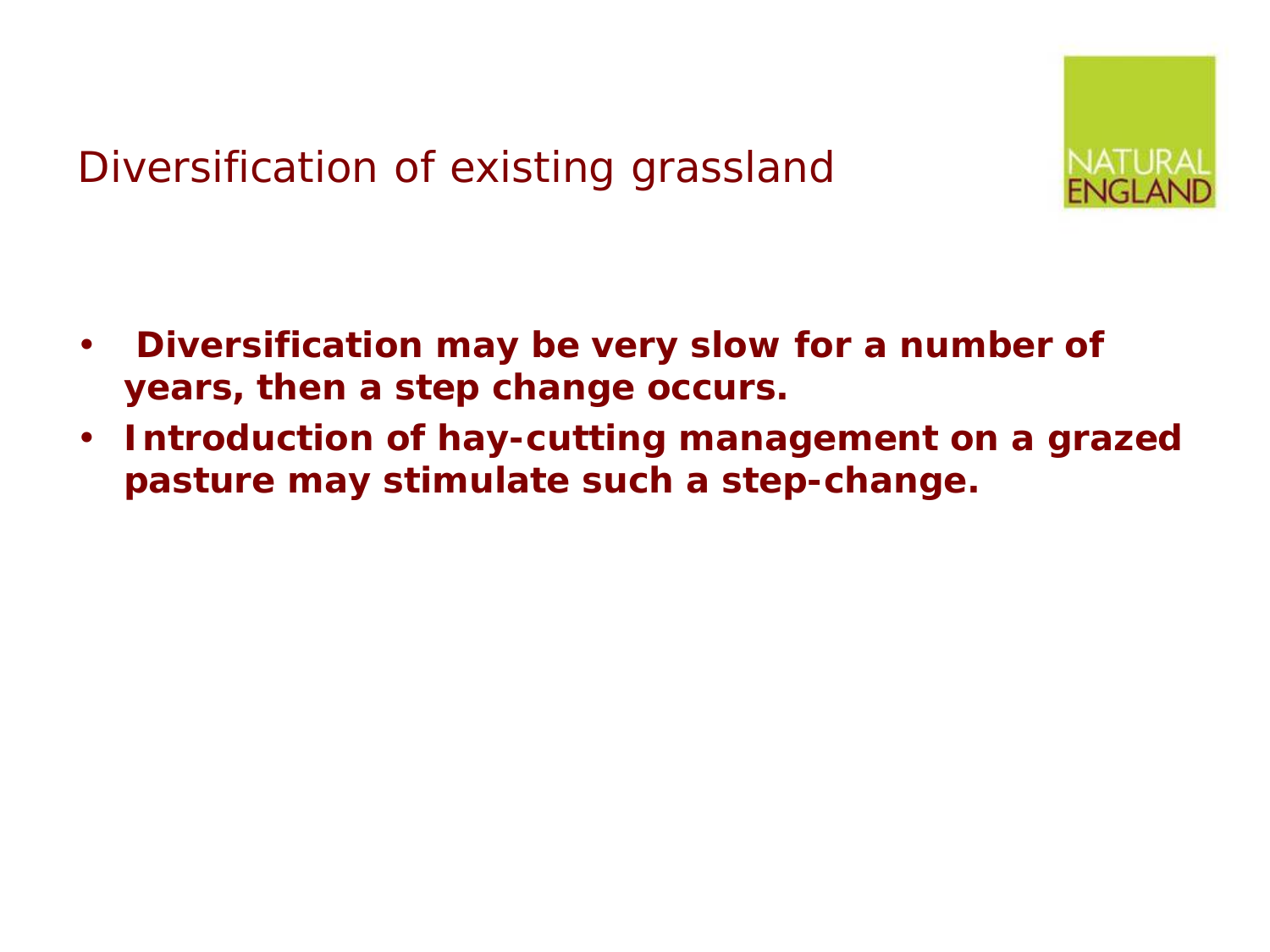Grassland creation (arable reversion)



- *Arable soils contain almost no viable seed of species characteristic of spp-rich grassland.*
- *Dispersal by wind of many species is only effective over very short distances (a few metres).*
- *Sowing species-rich seed mixtures can be very successful.*

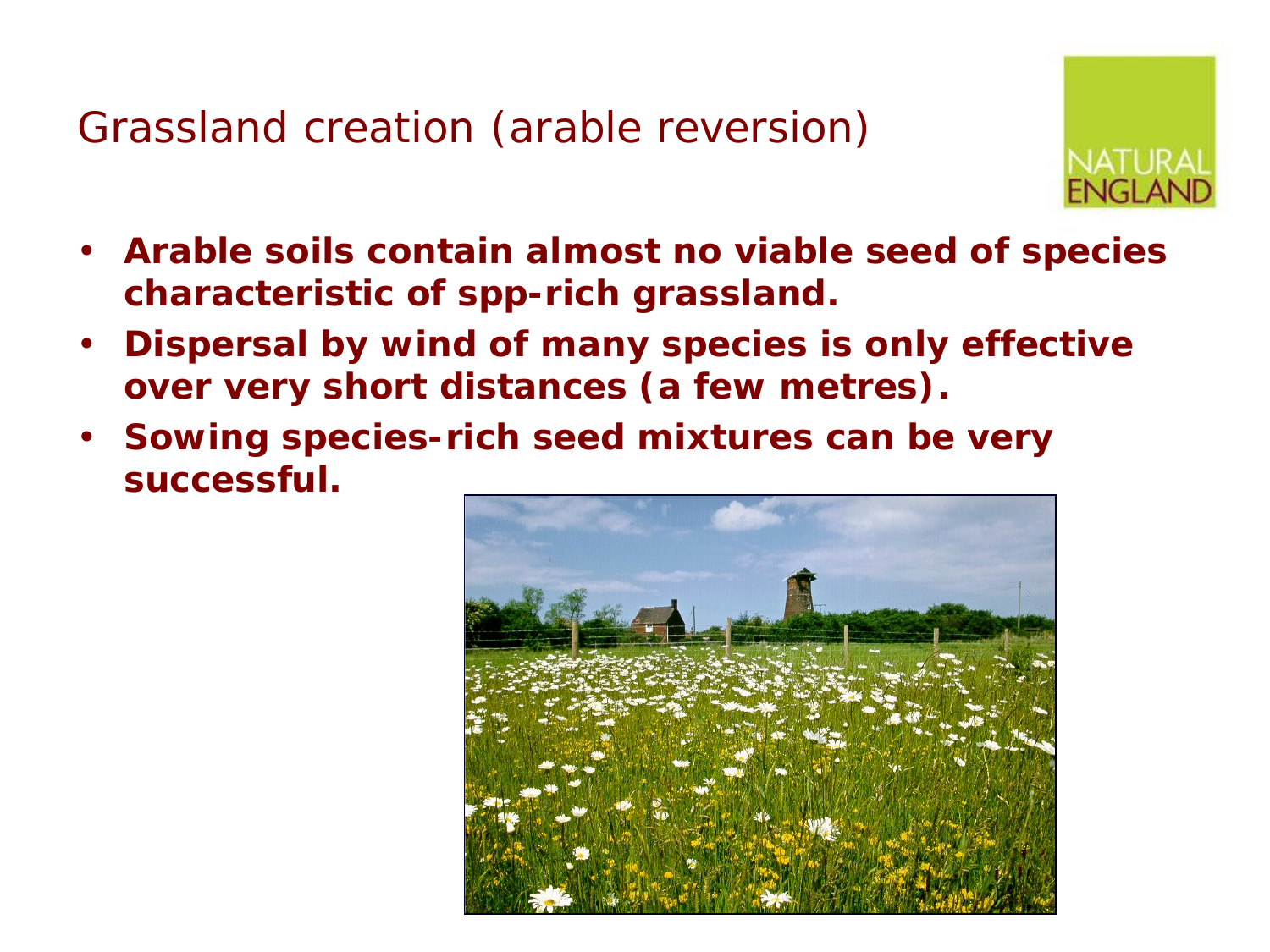# **Technical Information Notes**



TIN 061 to 065 Sward enhancement TIN 066 to 068 Arable reversion

TIN 036 Soil interpretation TIN 038 Seed sources TIN 050 Selecting IoS TIN 060 Yellow rattle

http://webarchive.nationalarchives.gov.uk/20140523111208/ http://publications.naturalengland.org.uk/category/9001# content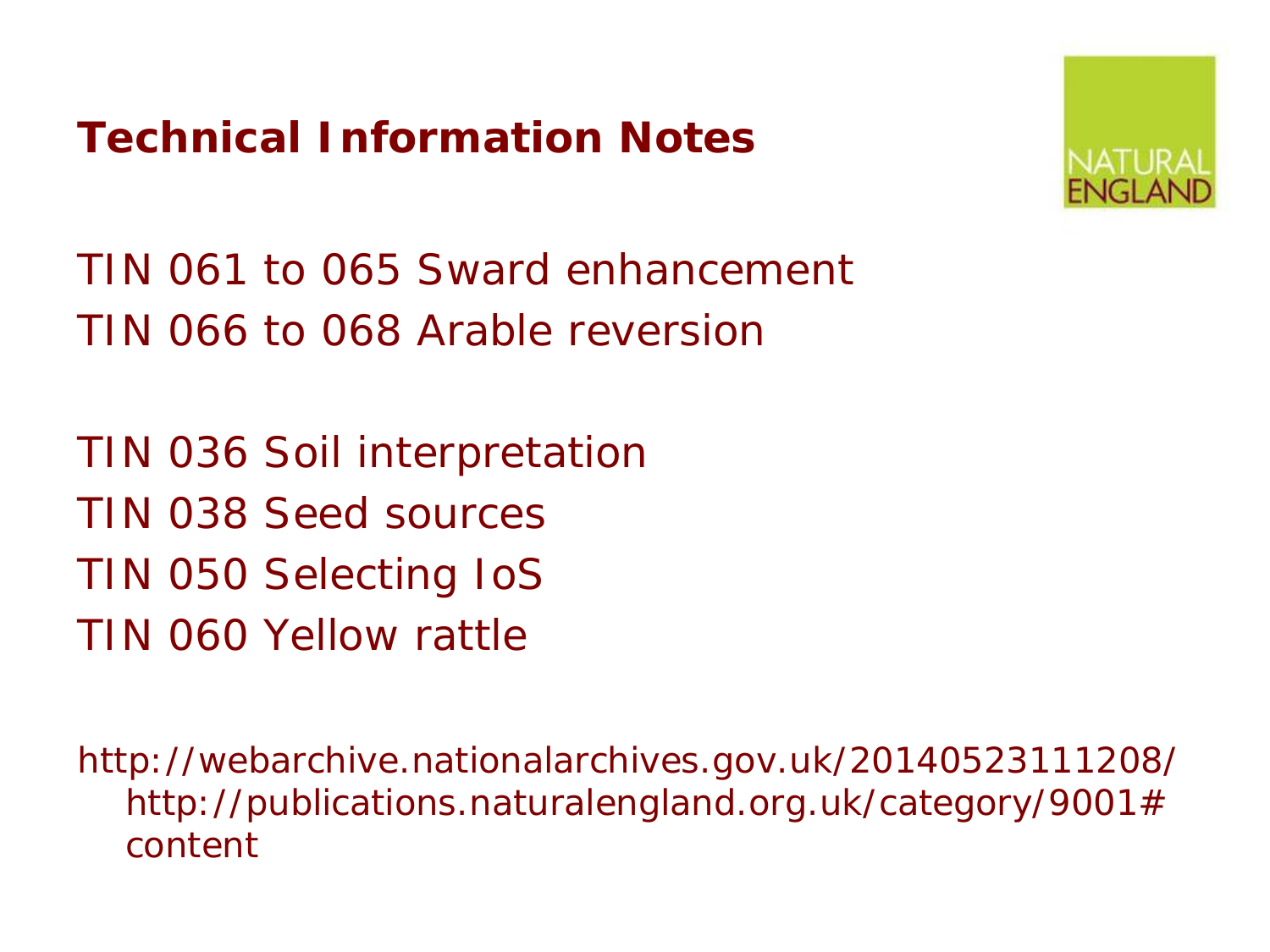# **How could we do better? Design of Environmental Stewardship (Higher Level) 2005**

- Flexible prescriptions
- Indicators of Success

#### *Restoration*

- Separate from maintenance
- Identify site potential and prioritise
- Require seed introduction in most cases

#### *Creation (arable reversion)*

- Do less of it.
- Better targeting: site potential, context.
- Better evaluation of need for seed.
- Put more science into Stewardship.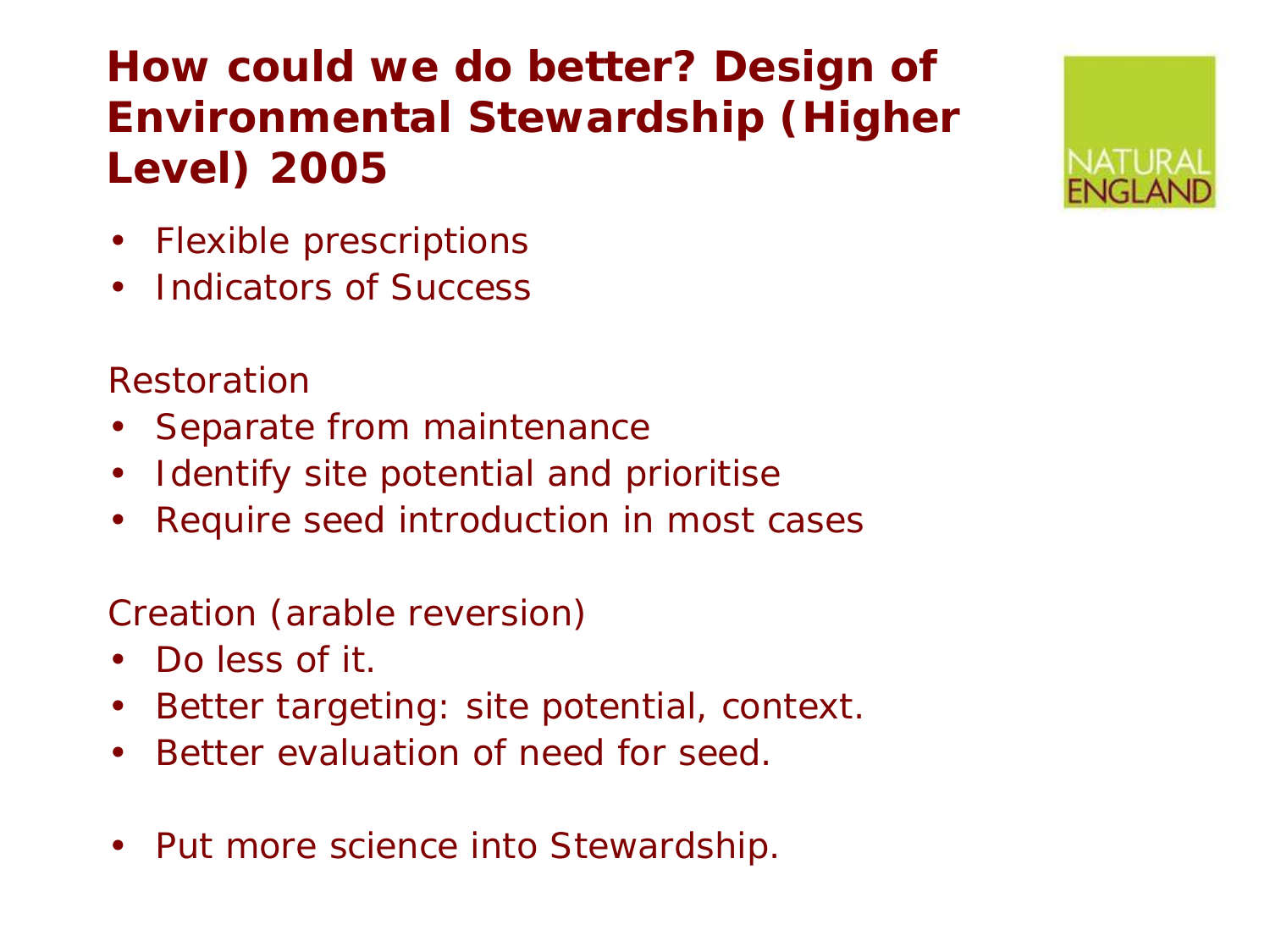# **Defining species-rich grassland and potential for restoration**



Decision keys to identify:

- Key 2a –semi-improved and species-rich grasslands
- Key 2b BAP features (Priority Habitats).
- Key 2c botanical enhancement potential of species-poor grassland. See also TIN061.
- Key 1 potential of arable land for reversion to species-rich grassland. See also TIN066.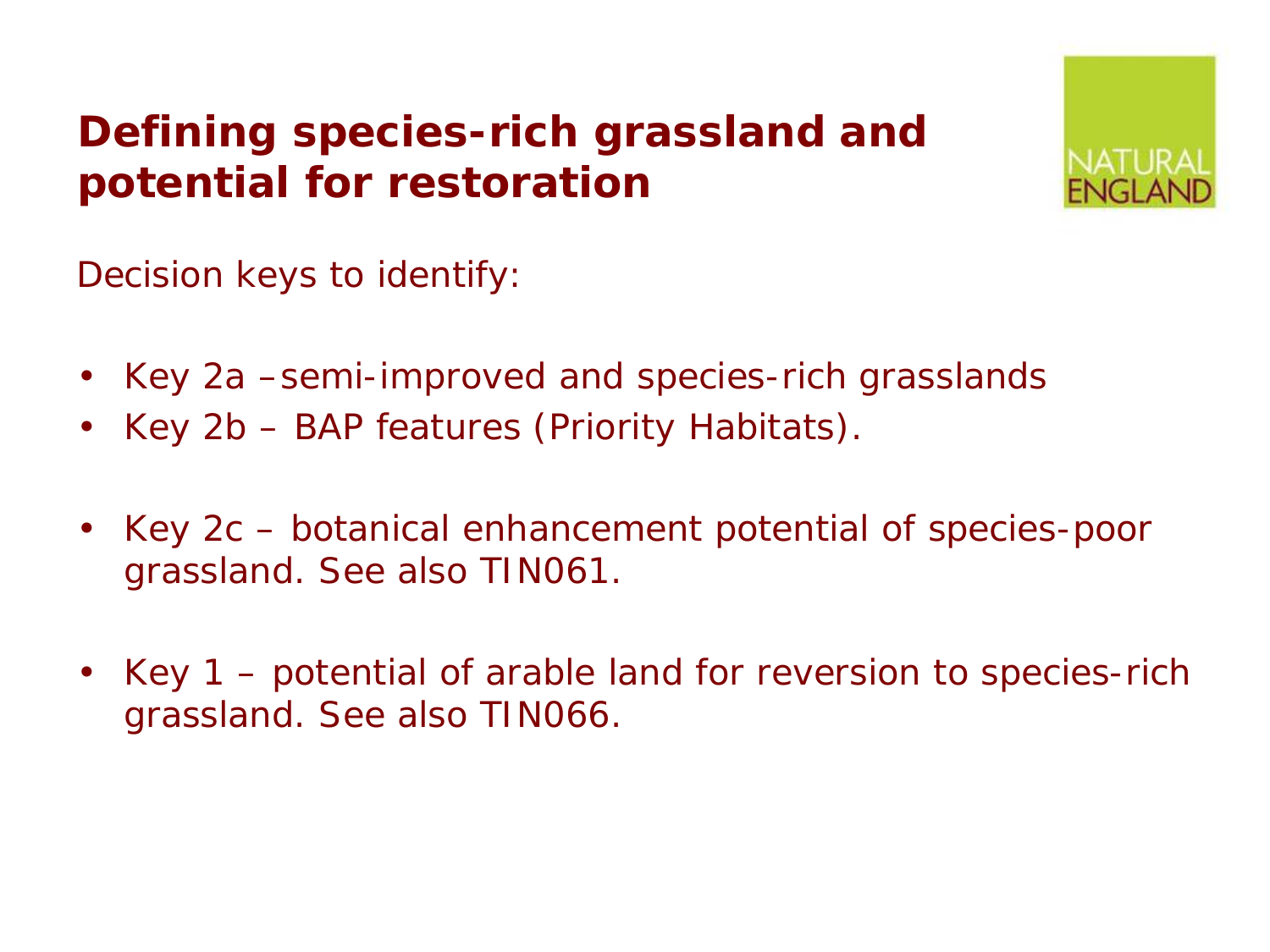# Options for species-rich grassland



- **HK6 Maintenance of species-rich semi-natural grassland**  defined by Keys 2a and 2b, in good condition.
- **HK7 Restoration of species-rich semi-natural grassland**  have *high or medium potential* (Key 2c).
- **HK8 Creation of species-rich, semi-natural grassland** on former arable, ley grassland or set-aside. Must have *high or medium potential* (Key 1).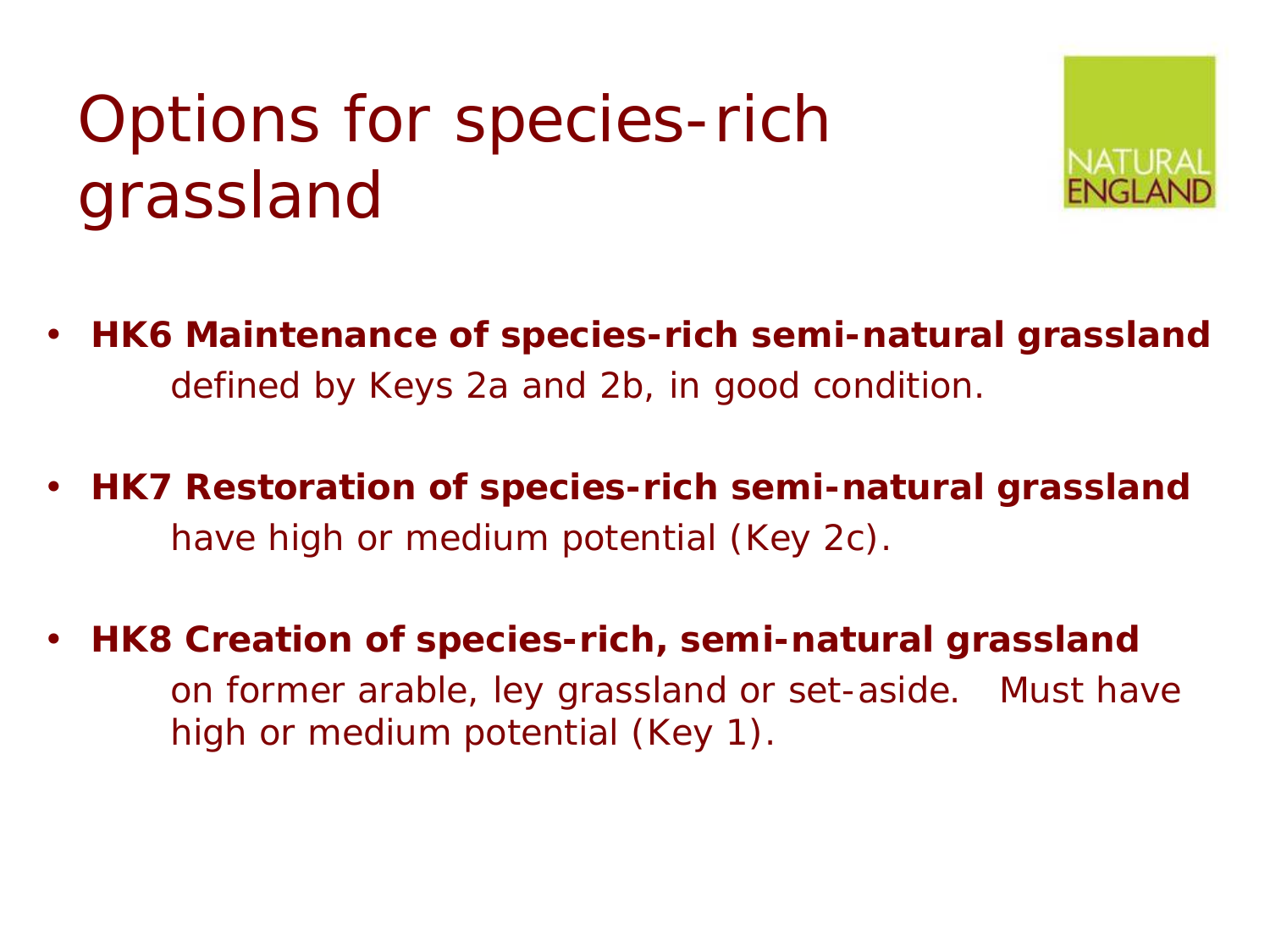## **Uptake of HLS – species-rich grassland options (2005-2015)**

| <b>Option</b>                          | £/ha | <b>Uptake</b>          |       | <b>Lifetime</b>               |
|----------------------------------------|------|------------------------|-------|-------------------------------|
|                                        |      | <b>Agree-</b><br>ments | ha    | cost<br>(10 yrs)<br><b>EM</b> |
| <b>HK6 Maintenance</b>                 | 200  | 3356                   | 34474 | 57                            |
| HK7<br><b>Restoration</b>              | 200  | 5413                   | 67820 | 113                           |
| <b>HK8 Creation</b>                    | 280  | 561                    | 4791  | 11                            |
| <b>GS</b> Seed<br>mix,<br>capital item |      | (732)                  |       | (2.6)                         |

NAT ENGI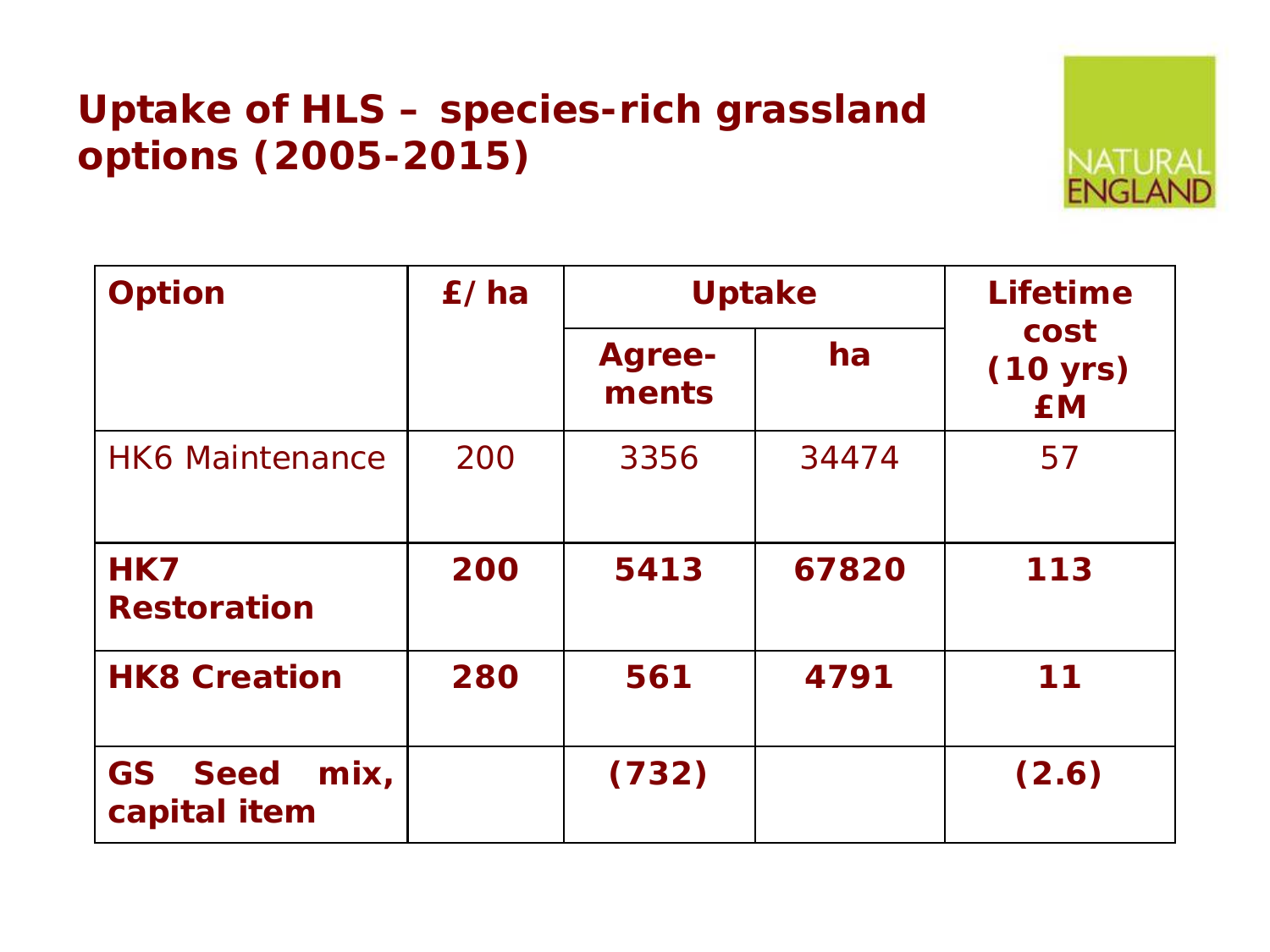# **How successful has agri-environment been?**



- Advisers nominated successful sites in 2010-11.
- Most were creation rather than restoration.
- Of 73 sites, 62 met or exceeded threshold (Keys 2a and 2b) for BAP Priority Habitat
- Typically took 8-15 years

Natural England Commissioned Report 0107.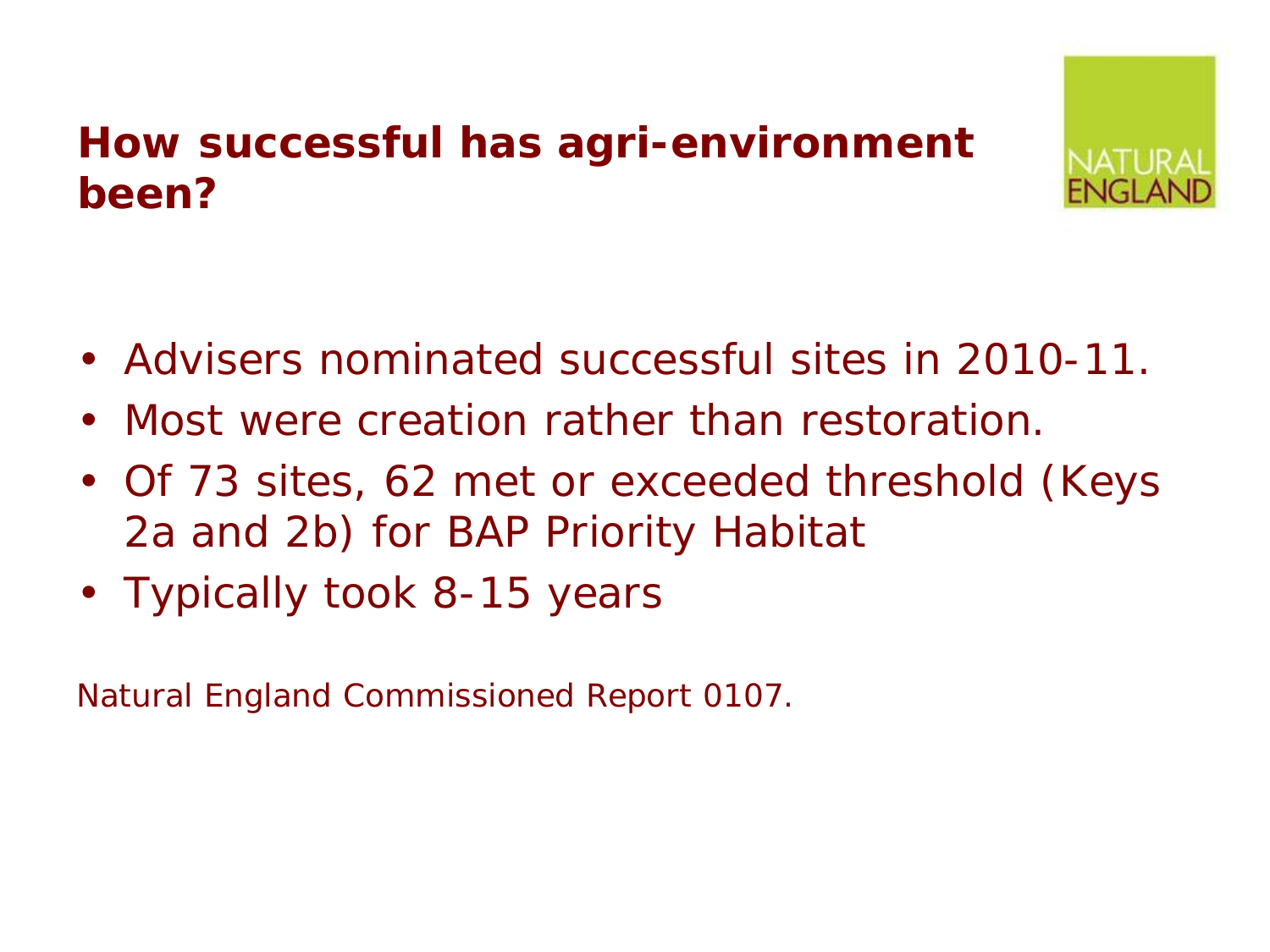**How successful has option HK8 been for creation of spp-rich grassland?**



- Random sample of 36 agreements set up in 2006, resurveyed in 2011
- 12 (33%) met threshold for spp-rich grassland,
- of which 6 (17%) were in condition A.
- A further 11 (30%) met threshold for semiimproved.

M&E project LM0409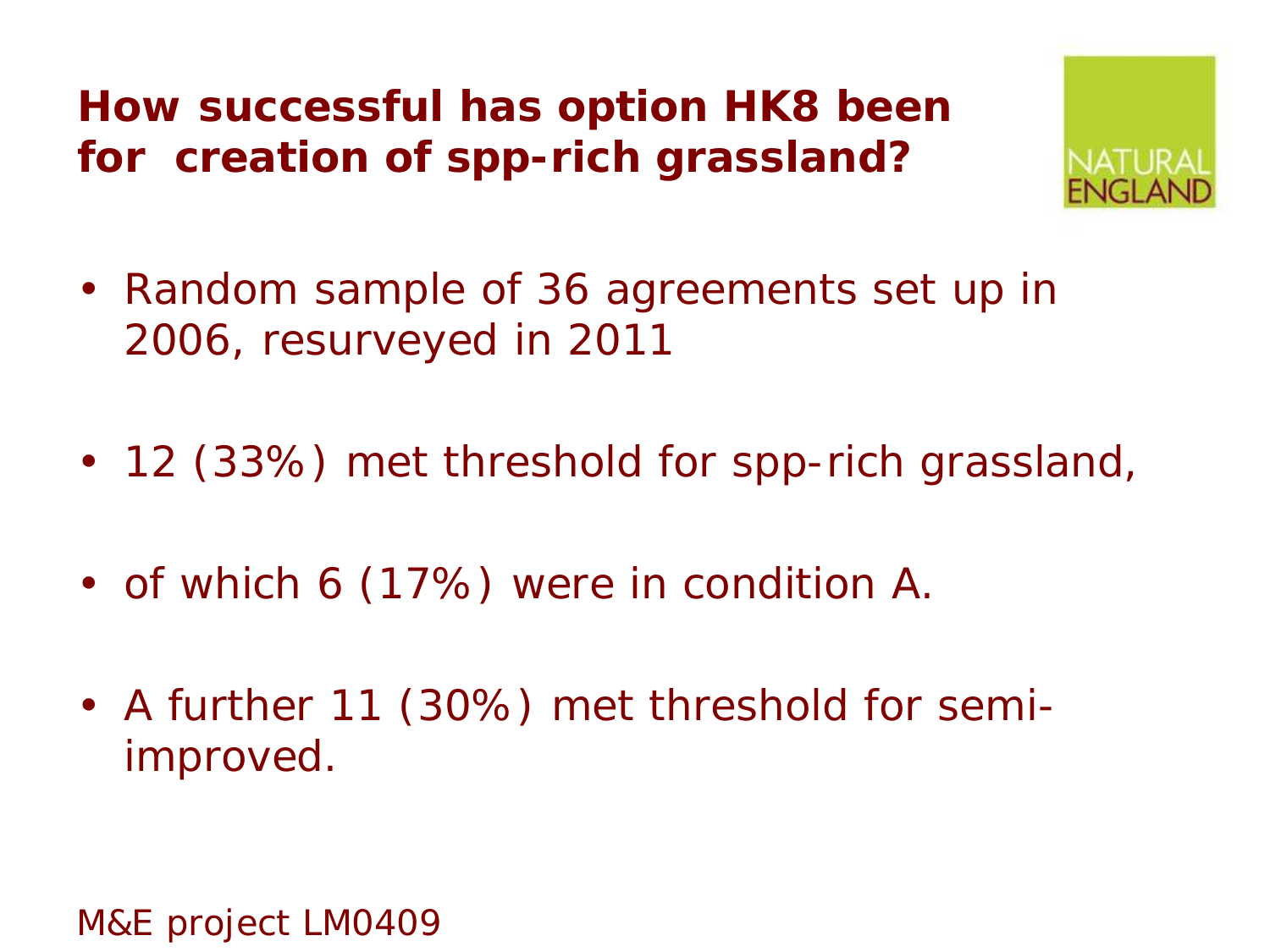# **How successful has option HK7 been for restoration of spp-rich grassland?**



- Random sample of 76 agreements set up in 2006, surveyed in 2007.
- 9% were spp-rich, mostly in condition B or C.
- 72% were semi-improved.
- Only 36% of agreements specified seed introduction.
- Resurveyed 2014 about to be published.

MA01035 baseline report on HK6 and HK7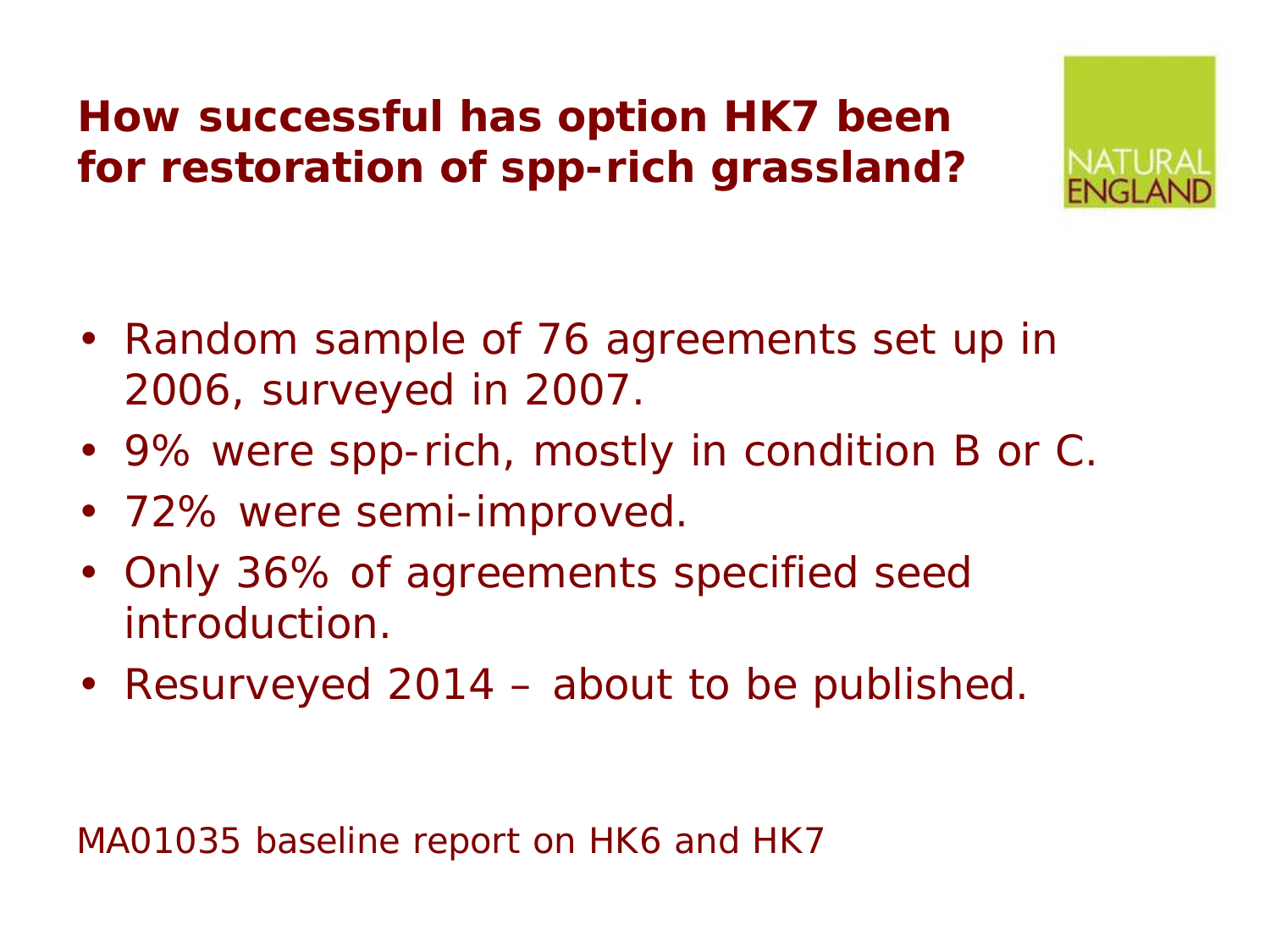### **Recommended reading**



Restoring diverse grassland: what can be achieved where, and what will it do for us? *Aspects of Applied Biology 115*. (2012).

See Association of Applied Biologists website.